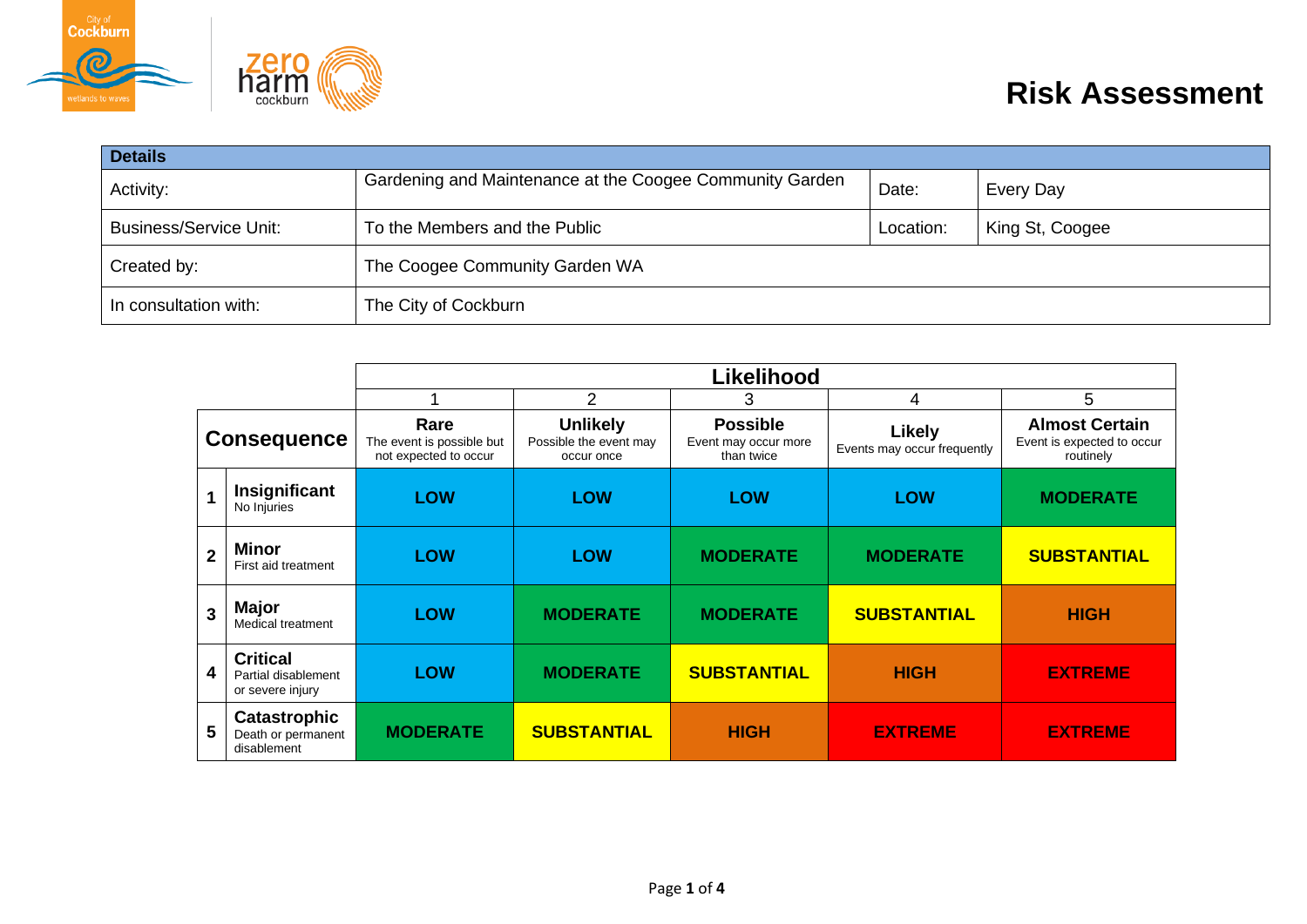



## **Risk Assessment**

## **Risk Rating:**

| Low:                | Risk acceptable with adequate controls, managed by routine procedures.                                                                                                                       |
|---------------------|----------------------------------------------------------------------------------------------------------------------------------------------------------------------------------------------|
| Moderate:           | Risk acceptable with adequate controls, managed by specific procedures.                                                                                                                      |
| <b>Substantial:</b> | Risk accepted with detailed review and assessment.                                                                                                                                           |
| High:               | Risk acceptable with effective controls, managed by senior management/executive.                                                                                                             |
| <b>Extreme:</b>     | Risk only acceptable with effective controls and treatment plans to be explored and implement where possible,<br>managed by highest level of authority and subject to continuous monitoring. |

|                | The Hazard: What can happen and how it can<br>happen       | <b>Risk Rating</b> | <b>Controls</b>                                                                                                                                                                                                                                                                      | <b>Risk Rating after</b><br>implementing<br>controls |
|----------------|------------------------------------------------------------|--------------------|--------------------------------------------------------------------------------------------------------------------------------------------------------------------------------------------------------------------------------------------------------------------------------------|------------------------------------------------------|
|                | Injury from garden tools, pruning and weeding              | Moderate           | Users to wear enclosed shoes and gloves.<br>Store all tools in dedicated location. Rakes to<br>be left with spikes down. Stretching exercises<br>prior to any works and correct lifting<br>techniques are applied for materials under<br>10kg & two people lift between 10kg & 20kg. | Low                                                  |
| $\overline{2}$ | Chemical exposure from leakage and mixing of<br>pesticides | Moderate           | Ensure chemicals are secured in a locked<br>cupboard. Appropriate PPE - gloves,<br>respirator (subject to pesticide used), long<br>pants & shirts and hat.<br>Clean up any spills. First Aid Kit is available.                                                                       | Low                                                  |
| 3              | Users vulnerable to attack                                 | Moderate           | Passive surveillance to be maintained within<br>garden from outside residential houses                                                                                                                                                                                               | Low                                                  |
| 4              | Allergies to plants                                        | Moderate           | Garden users and the public are encouraged<br>to find out if there are plants in the garden that<br>they are allergic too and prepare accordingly.                                                                                                                                   | Low                                                  |
| 5.             | Tripping injuries from loose equipment                     | Moderate           | Hoses to be always stored away after use and<br>pathways kept clear.                                                                                                                                                                                                                 | Low                                                  |
| 6              | Sun Burn and Dehydration                                   | Low                | The use of hats, long shelves, sunscreen, and<br>water bottle is encouraged to prevent<br>dehydration and sun burn. Try to avoid working<br>when temperature exceeds 40 degrees.                                                                                                     | Low                                                  |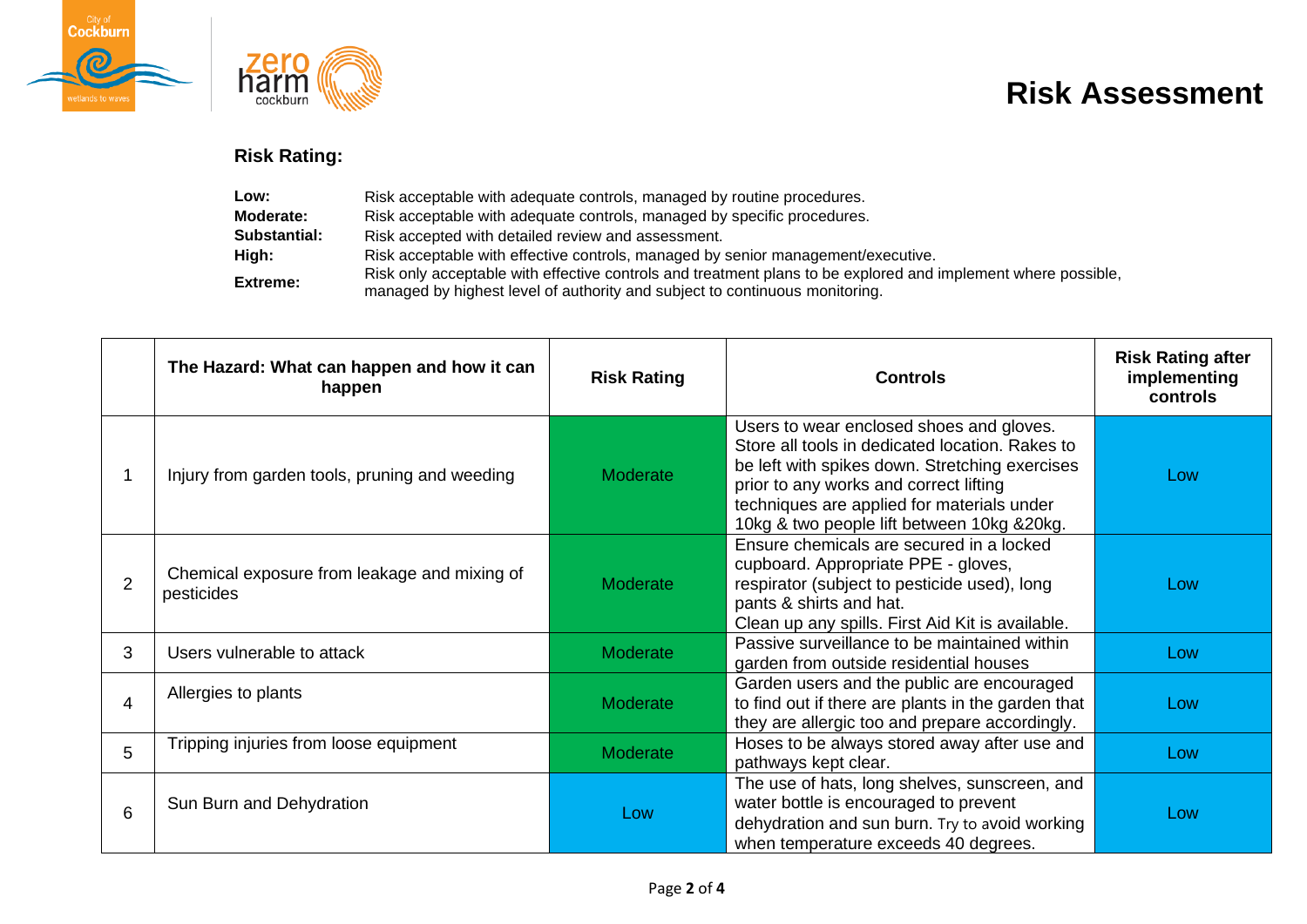



## **Risk Assessment**

|    | The Hazard: What can happen and how it can<br>happen     | <b>Risk Rating</b> | <b>Controls</b>                                                                                                                                                       | <b>Risk Rating after</b><br>implementing<br>controls |
|----|----------------------------------------------------------|--------------------|-----------------------------------------------------------------------------------------------------------------------------------------------------------------------|------------------------------------------------------|
|    | Snake bites                                              | <b>Substantial</b> | Snake bite kit. Training for garden members.                                                                                                                          | Moderate                                             |
| 8  | Storms-Injury from garden materials                      | Moderate           | Closure of garden with storm warnings.                                                                                                                                | Low                                                  |
| 9  | <b>Bee Stings</b>                                        | Low                | EpiPen in First Aid Kit. Training for garden<br>members.                                                                                                              | Low                                                  |
| 10 | Loss of plants due to Rabbits / other vermin.            | <b>Substantial</b> | Rabbit proof fencing.                                                                                                                                                 | Low                                                  |
| 11 | Loss of main Water Supply through vandalism or<br>other. | Moderate           | Concrete water tank to avoid easy<br>penetration. Brass fittings above ground to<br>main tank. Check reticulation and fittings at<br>the commencement of each season. | Low                                                  |
| 12 | Damage to electrical supply and/or electrocution.        | Moderate           | Power points to be appropriate standard and<br>located inside the shed to avoid access by<br>vandals.                                                                 | Low                                                  |